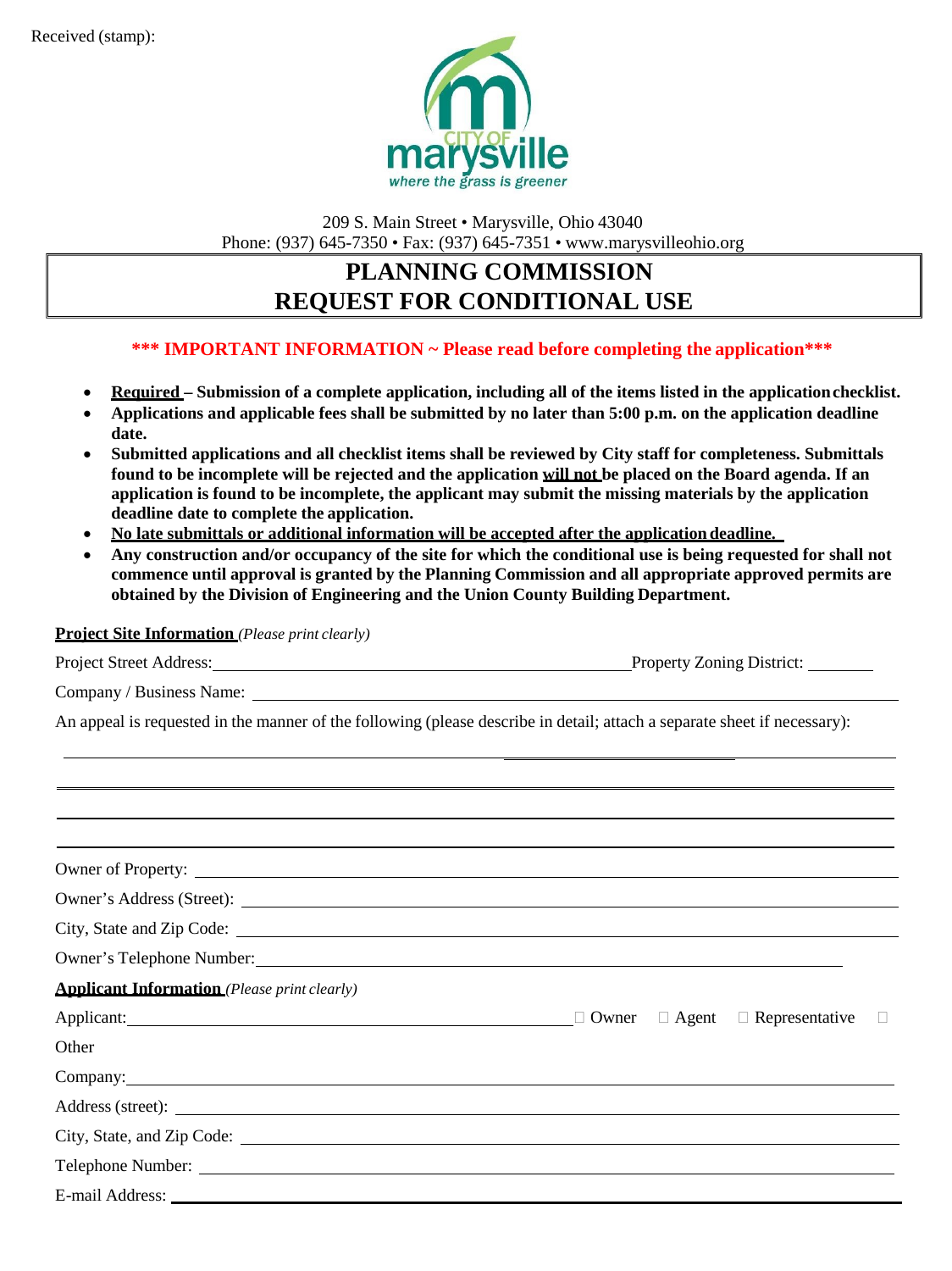### *Please contact the Division of Engineering prior to making your application submittal. Division of Engineering are available to assist you in reviewing all application requirements to ensure your application iscomplete.*

### *For staff Use*

| Yes | N <sub>o</sub> | <b>Application Requirements</b>                                                                                                                                                                                                                                                                                                                                                  |
|-----|----------------|----------------------------------------------------------------------------------------------------------------------------------------------------------------------------------------------------------------------------------------------------------------------------------------------------------------------------------------------------------------------------------|
|     |                | <b>REQUIRED FOR ALL SUBMITTALS:</b>                                                                                                                                                                                                                                                                                                                                              |
|     |                | One (1) original signed application                                                                                                                                                                                                                                                                                                                                              |
|     |                | One (1) copy of the Site Plan drawn at a suitable scale at 11 x 17 inches or 24<br>x 36 inches in size (unless staff grants an alternative size)                                                                                                                                                                                                                                 |
|     |                | One (1) copy of a written statement answering the facts and circumstances<br>listed in Section 1141.24 of the Planning and Zoning Code. The facts and<br>circumstances can be found on page 4 of this application. Please be sure<br>you answer all of the questions as these are the questions that the Board<br>reviews when making a determination on the application         |
|     |                | One $(1)$ set of mailing labels or a printed word template $(5160 \text{ in size})$<br>containing the names and addresses of the property owner(s) contiguous to or<br>directly across the street from the property. Please refer to the County<br>website http://www.co.union.oh.us/ to get this information and please make<br>sure you go to the link for tax mailing address |
|     |                | DIGITAL SUBMITTAL REQUIRED:                                                                                                                                                                                                                                                                                                                                                      |
|     |                | All applications require a digital (.pdf) submittal (applications, plans,<br>renderings, text etc.) to be included with the completed application. Any<br>application that does not include a digital submittal will be considered<br>incomplete.                                                                                                                                |
|     |                |                                                                                                                                                                                                                                                                                                                                                                                  |
|     |                | <b>SITE PLAN DRAWING: (Shall include the following information)</b>                                                                                                                                                                                                                                                                                                              |
|     |                | Location of all adjoining properties                                                                                                                                                                                                                                                                                                                                             |
|     |                | Lot size                                                                                                                                                                                                                                                                                                                                                                         |
|     |                | Location and setbacks of existing and proposed structures                                                                                                                                                                                                                                                                                                                        |
|     |                | Location and setbacks of all existing and proposed off-street parking and<br>loading areas                                                                                                                                                                                                                                                                                       |
|     |                | Location of all existing and proposed traffic access and circulation areas                                                                                                                                                                                                                                                                                                       |
|     |                | Location of all existing and proposed open spaces                                                                                                                                                                                                                                                                                                                                |
|     |                | Location of all existing and proposed landscape areas                                                                                                                                                                                                                                                                                                                            |
|     |                | Location of all existing and proposed refuse and service areas                                                                                                                                                                                                                                                                                                                   |
|     |                | Location of all existing and proposed utility lines                                                                                                                                                                                                                                                                                                                              |
|     |                | Location and size of all existing and proposed signage                                                                                                                                                                                                                                                                                                                           |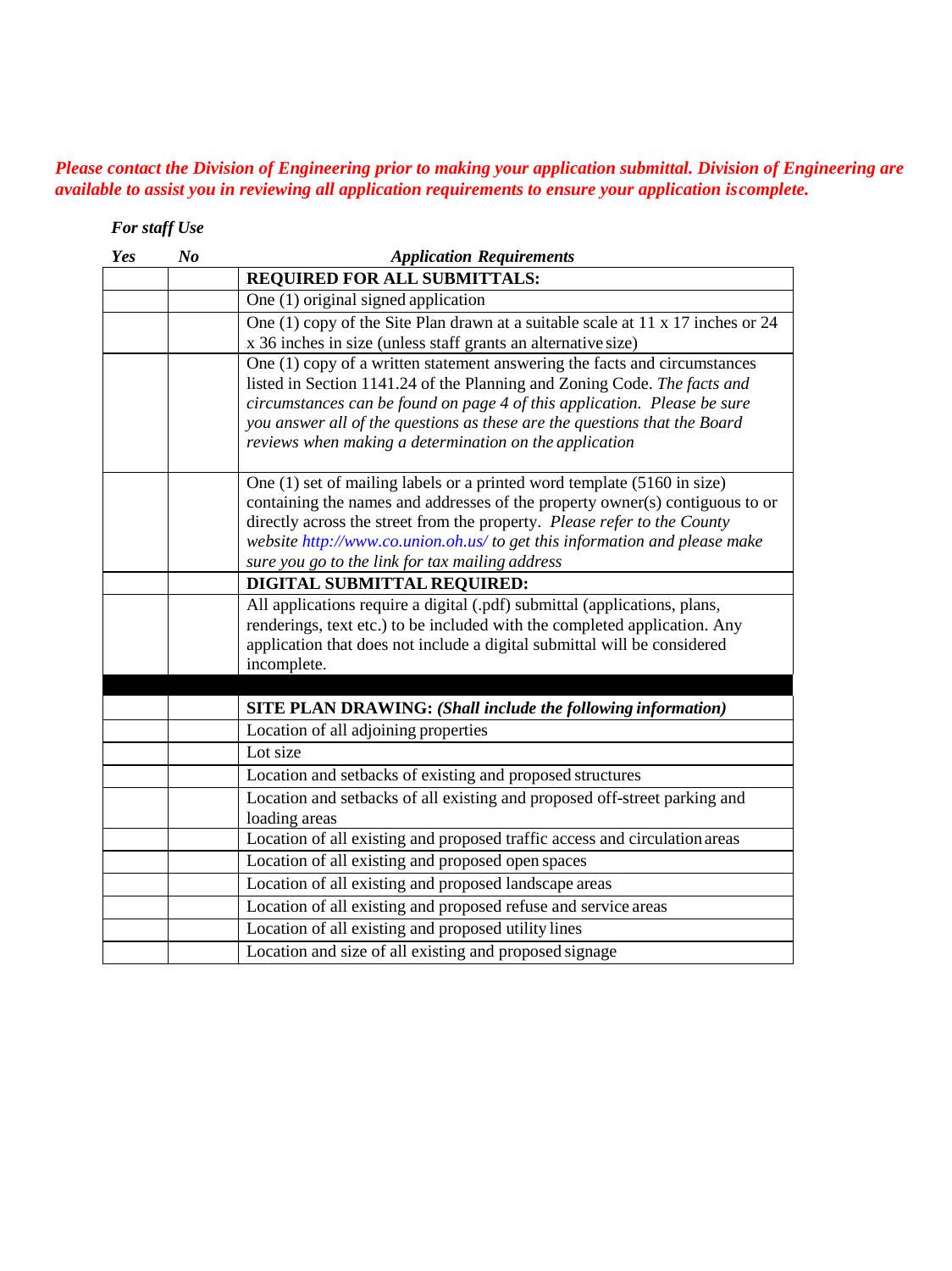| Applicant's Signature:                                         | Date:                                                                         |
|----------------------------------------------------------------|-------------------------------------------------------------------------------|
| Owner's Signature:                                             | Date:<br><u> The Communication of the Communication</u>                       |
|                                                                | FOR OFFICE USE ONLY                                                           |
| Paid (stamp):                                                  | Fee: \$250<br><u> 1980 - Johann Barn, mars an t-Amerikaansk kommunister (</u> |
|                                                                |                                                                               |
|                                                                |                                                                               |
| The application has been reviewed and is found to be complete. |                                                                               |
| <b>City Staff</b>                                              | Date                                                                          |
|                                                                |                                                                               |
|                                                                | DECISION OF THE PLANNING COMMISSION                                           |
| Approved                                                       |                                                                               |
| Disapproved                                                    |                                                                               |
| Approved with conditions (provided below)                      |                                                                               |
| Specific Stipulated Conditions for Approval:                   |                                                                               |
|                                                                |                                                                               |
|                                                                |                                                                               |
|                                                                |                                                                               |
|                                                                |                                                                               |
|                                                                |                                                                               |

\*\*A conditional use permit shall be deemed to authorize only one particular conditional use and such permit shall automatically expire if, for any reason, the conditional use shall cease for more than two (2) years.\*\*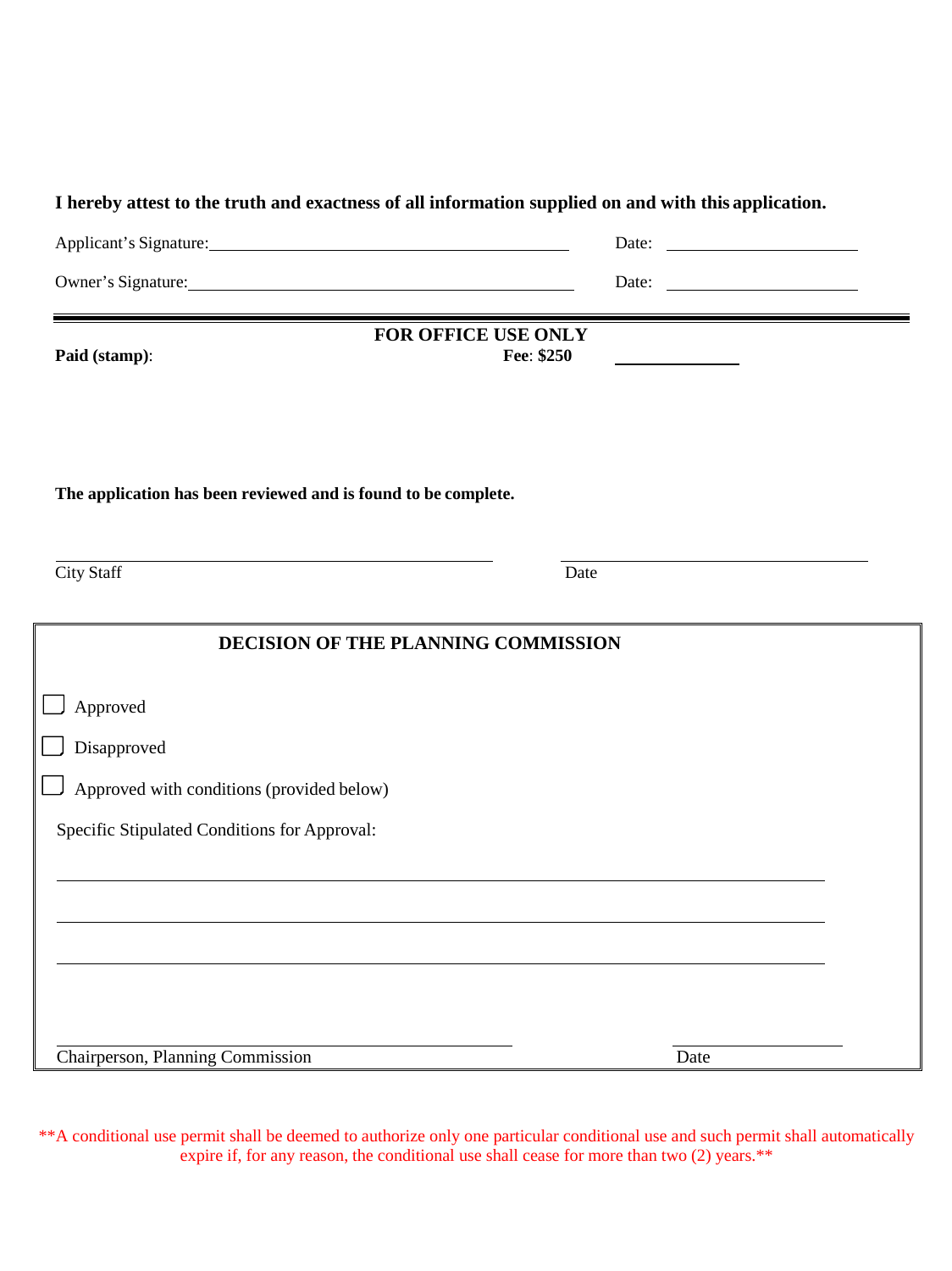#### 1141.23 APPLICATION FOR CONDITIONAL USE.

Applications for review by the Planning Commission for conditional uses:

(a) Shall be f led in accordance with the procedures in this Chapter 1141;

- (b) Shall be f led with the City on forms provided by the City;
- (c) Shall include all required supplemental information;
- (d) Shall be submitted by the application deadline as established by the City;

(e) Shall be signed by the applicant and owner attesting to the truth and exactness of all information supplied on the application.

1141.24 GENERAL STANDARDS APPLICATION TO ALL CONDITIONAL USES.

The Planning Commission shall review the particular facts and circumstances of each proposed use in terms of the following standards and shall find adequate evidence showing that such use at the proposed location:

- (a) Is in fact a conditional use as established under the provisions of Chapter 1121 and appears in Chapter 1121 for the applicable zoning district or overlay;
- (b) Will be harmonious with and in accordance with the general objectives, or with any specific objective of the City's Comprehensive Plan and/or the Planning and Zoning Ordinance;
- (c) Will be designed, constructed, operated and maintained so as to be harmonious and appropriate in appearance with the existing or intended character of the general vicinity and that such use will not change the essential character of the same area;
- (d) Will not be hazardous or disturbing to existing or future neighboring uses;
- (e) Will be served adequately by essential public facilities and services such as highways, streets, police and f re protection, drainage structures, refuse disposal, water and sewer, and schools; or that the persons or agencies responsible for the establishment of the proposed use shall be able to provide adequately any such services;
- (f) Will not create excessive additional requirements at public cost for public facilities and services and will not be detrimental to the economic welfare of the community;
- (g) Will not involve uses, activities, processes, materials, equipment and conditions of operation that will be detrimental to any persons, property or the general welfare by reason of excessive production of traffic, noise, smoke, fumes or odors;
- (h) Will have vehicular approaches to the property which shall be so designed as not to create an interference with traffic on surrounding public thoroughfares.